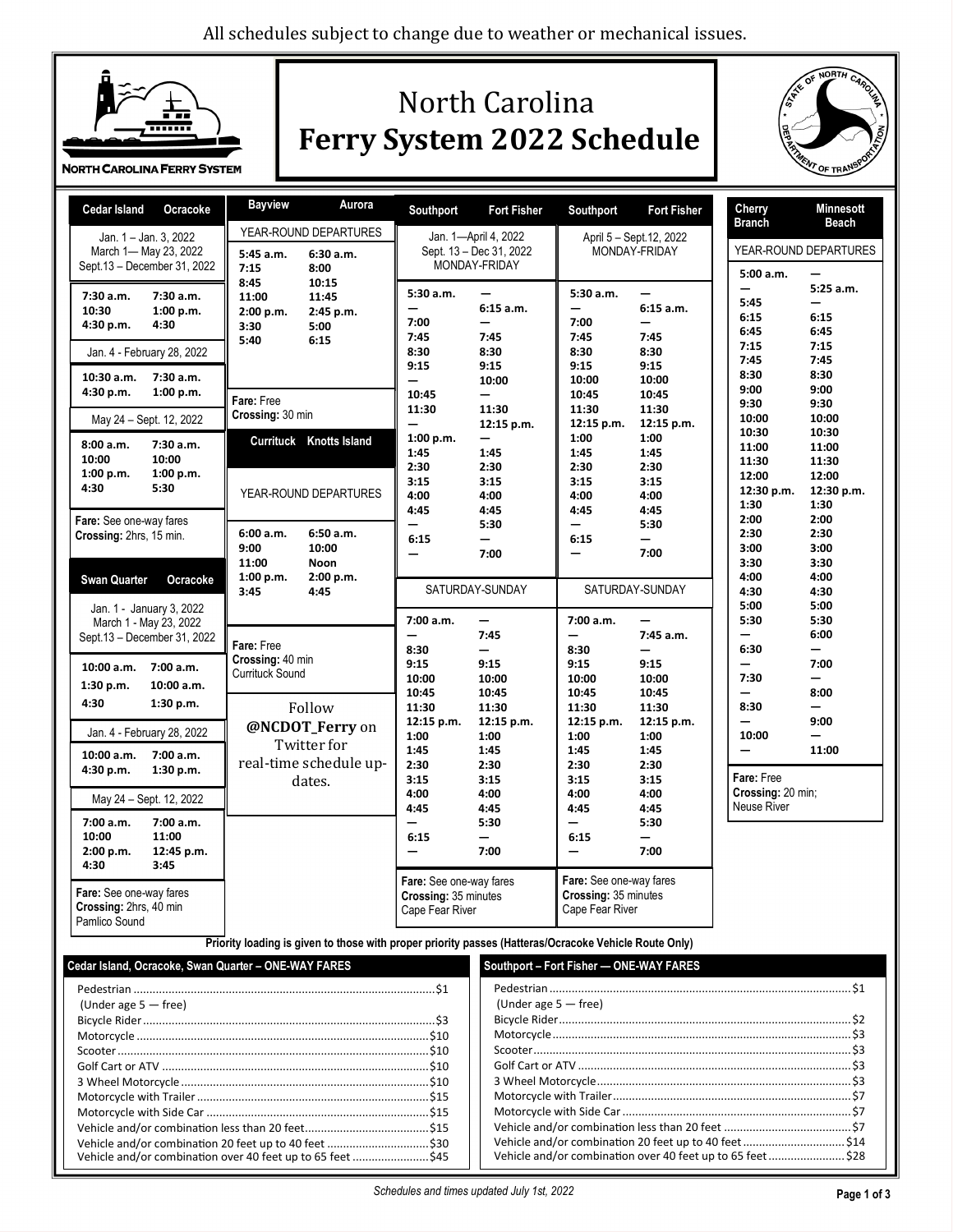

## North Carolina **Ferry System 2022 Schedule**



### *HATTERAS-OCRACOKE VEHICLE FERRIES NO RESERVATIONS - FIRST COME, FIRST SERVED*

| Hatteras                                                                                                                          | Ocracoke                                                                                                                   | <b>Hatteras</b>                                                                                                                                               | Ocracoke                                                                                                                                                                                                                                                                                            | <b>Hatteras</b>                                                                                                                                                                                                            | Ocracoke                                                                                                                                                                                                                                                | <b>Hatteras</b>                                                                                                                                                                                                                          | Ocracoke                                                                                                                                                                                                                                        |  |
|-----------------------------------------------------------------------------------------------------------------------------------|----------------------------------------------------------------------------------------------------------------------------|---------------------------------------------------------------------------------------------------------------------------------------------------------------|-----------------------------------------------------------------------------------------------------------------------------------------------------------------------------------------------------------------------------------------------------------------------------------------------------|----------------------------------------------------------------------------------------------------------------------------------------------------------------------------------------------------------------------------|---------------------------------------------------------------------------------------------------------------------------------------------------------------------------------------------------------------------------------------------------------|------------------------------------------------------------------------------------------------------------------------------------------------------------------------------------------------------------------------------------------|-------------------------------------------------------------------------------------------------------------------------------------------------------------------------------------------------------------------------------------------------|--|
| January 4-February 28, 2022                                                                                                       |                                                                                                                            |                                                                                                                                                               | January 1 - January 3, 2022<br>March 1 - April 11, 2022<br>November 1 - December 31, 2022                                                                                                                                                                                                           |                                                                                                                                                                                                                            | April 12 - May 16, 2022<br>September 27 - October 31, 2022<br>Departures                                                                                                                                                                                |                                                                                                                                                                                                                                          | May 17 - September 26, 2022<br>Departures                                                                                                                                                                                                       |  |
| 5:00 a.m.<br>6:00<br>8:00<br>9:00<br>11:00<br>Noon<br>2:00 p.m.<br>3:00<br>5:00<br>6:00<br>-<br>7:30<br>9:00<br>10:00<br>Midnight | 4:30 a.m.<br>6:30<br>7:30<br>9:30<br>10:30<br>12:30 p.m.<br>1:30<br>3:30<br>4:30<br>6:15<br>7:30<br>8:45<br>10:30<br>11:30 | 5:00 a.m.<br>6:00<br>7:00<br>8:00<br>9:00<br>10:00<br>11:00<br>Noon<br>1:00 p.m.<br>2:00<br>3:00<br>4:00<br>5:00<br>6:00<br>7:30<br>9:00<br>10:00<br>Midnight | 4:30 a.m.<br>6:30<br>7:30<br>8:30<br>9:30<br>10:30<br>11:30<br>12:30 p.m.<br>1:30<br>2:30<br>3:30<br>4:30<br>5:30<br>6:15<br>7:30<br>8:45<br>10:30<br>Midnight                                                                                                                                      | 5:00 a.m.<br>6:00<br>7:00<br>8:00<br>8:30<br>9:00<br>10:00<br>10:30<br>11:00<br>11:30<br>Noon<br>1:00<br>1:30<br>2:00<br>2:30<br>3:00<br>4:00<br>4:30<br>5:00<br>5:30<br>6:00<br>7:30<br>8:00<br>9:00<br>11:00<br>Midnight | 4:30 a.m.<br>6:30<br>7:30<br>8:30<br>9:30<br>10:00<br>10:30<br>—<br>11:30<br>Noon<br>12:30 p.m.<br>1:00<br>1:30<br>2:30<br>3:00<br>3:30<br>4:00<br>4:30<br>—<br>5:30<br>6:00<br>6:30<br>7:00<br>7:30<br>9:00<br>9:30<br>10:30<br>Midnight<br>Fare: Free | 5:00 a.m.<br>6:00<br>7:00<br>8:00<br>8:30<br>9:00<br>10:00<br>10:30<br>11:00<br>11:30<br>12:00 p.m.<br>12:30<br>1:00<br>1:30<br>2:00<br>2:30<br>3:00<br>3:30<br>4:00<br>4:30<br>5:30<br>6:00<br>6:30<br>7:30<br>9:00<br>9:30<br>Midnight | 4:30 a.m.<br>6:30<br>7:30<br>8:30<br>9:30<br>10:00<br>10:30<br>11:30<br>12:00 p.m.<br>12:30 p.m.<br>1:00<br>1:30<br>2:00<br>2:30<br>3:00<br>3:30<br>4:00<br>4:30<br>5:00<br>5:30<br>6:00<br>7:00<br>7:30<br>8:00<br>9:00<br>10:30<br>11:00 p.m. |  |
|                                                                                                                                   | Reservations are recommended for the                                                                                       | Passenger Ferry                                                                                                                                               |                                                                                                                                                                                                                                                                                                     |                                                                                                                                                                                                                            | <b>Crossing: 60 Minutes</b>                                                                                                                                                                                                                             |                                                                                                                                                                                                                                          |                                                                                                                                                                                                                                                 |  |
|                                                                                                                                   |                                                                                                                            |                                                                                                                                                               | <b>Ocracoke Express Passenger Ferry 2022 Season</b><br>Beginning May 17th through September 5th, 2022                                                                                                                                                                                               |                                                                                                                                                                                                                            |                                                                                                                                                                                                                                                         |                                                                                                                                                                                                                                          |                                                                                                                                                                                                                                                 |  |
|                                                                                                                                   |                                                                                                                            |                                                                                                                                                               | Departures from Hatteras: 9:30 a.m., 1:00 p.m., and 4:30 p.m.<br>Departures from Ocracoke: 11:00 a.m., 3:00 p.m., and 7:30 p.m.<br>Fares \$5.00 per Person one way - Three and under can ride for free in lap<br>\$1.00 per Bicycle one way<br><b>Crossing time to Ocracoke Village: 70 minutes</b> |                                                                                                                                                                                                                            |                                                                                                                                                                                                                                                         |                                                                                                                                                                                                                                          |                                                                                                                                                                                                                                                 |  |
|                                                                                                                                   |                                                                                                                            |                                                                                                                                                               | All schedules subject to change due to weather, route conditions or mechanical issues.<br>Priority loading is given to those with proper priority passes (Hatteras/Ocracoke Vehicle Route Only)                                                                                                     |                                                                                                                                                                                                                            |                                                                                                                                                                                                                                                         |                                                                                                                                                                                                                                          |                                                                                                                                                                                                                                                 |  |